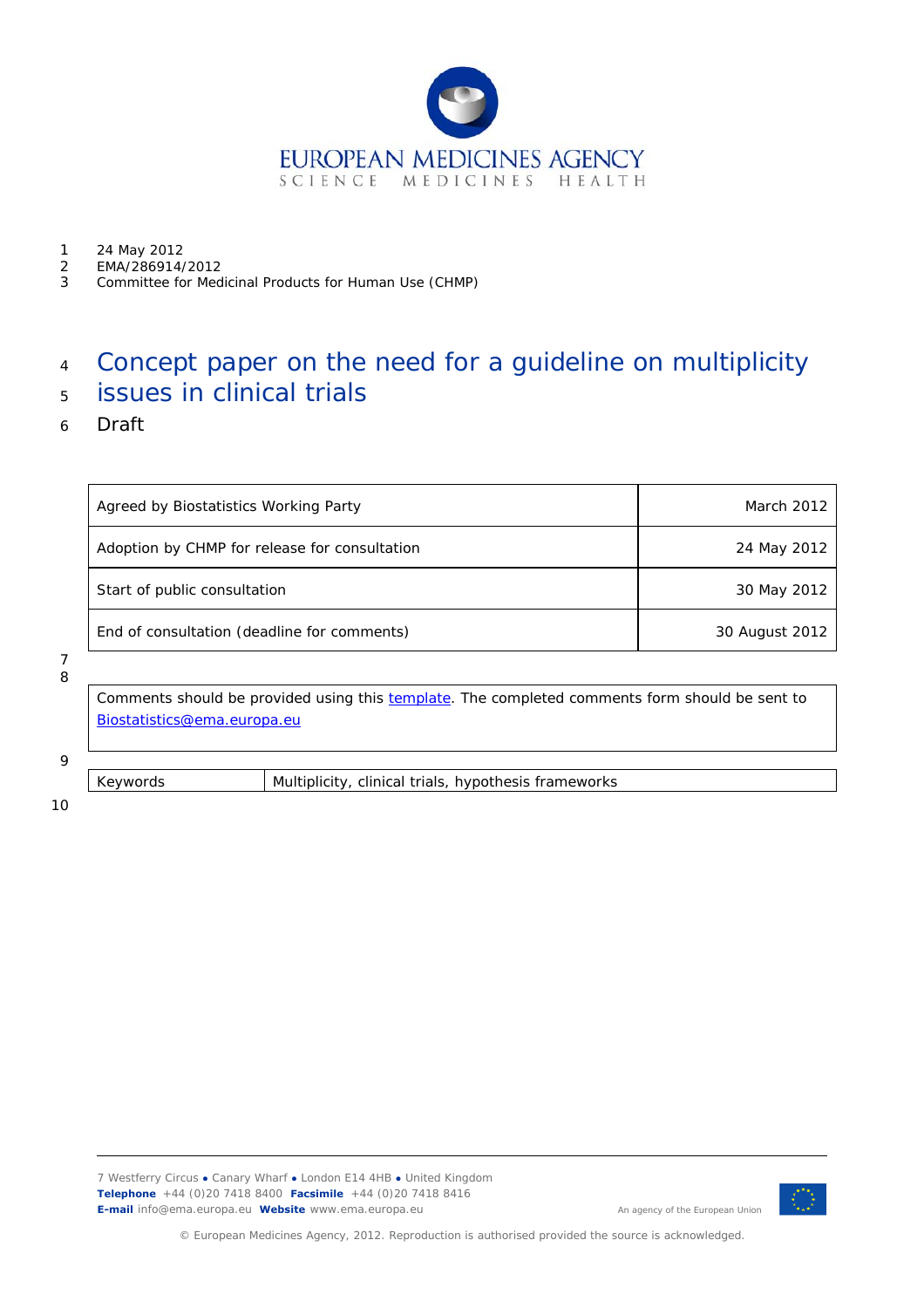## <sup>12</sup>**1. Introduction**

11

13 The CHMP points to consider on multiplicity issues in clinical trials came into operation in 2002. Since

14 then, it has been proven to be useful for both, industry and regulators when planning and assessing

- 15 confirmatory clinical trials. Meanwhile, methodological advances have been made in more complex
- 16 multiplicity settings. In line with the development of these methods an increasing complexity of the
- 17 primary and secondary hypothesis framework is seen in confirmatory clinical trials.
- 18 This increasing complexity could be related to different dose groups or treatment regimens, interim
- 19 analyses, multiple endpoints, and different subgroups. Other aspects like multiregional drug
- 20 development may also add multiple testing problems for which general guidance is needed.
- 21 Combinations of different sources of multiplicity may increase the complexity of the multiplicity
- 22 problem dramatically.
- 23 The guideline is not to give advice on technical questions related to a new methodology. However, the
- 24 increasing complexity of hypothesis frameworks and methods used may result in new issues and pose
- 25 questions on general principles that haven't been considered before. These include consistency
- 26 problems, the construction of simultaneous confidence intervals and the usefulness of newly developed
- 27 methods e.g. gatekeeping and fallback procedures as well as graphical solutions in the regulatory
- 28 context.

#### <sup>29</sup>**2. Problem statement**

- 30 Within the framework of the CHMP policy, it is proposed to revisit the document. Since it was first
- 31 drafted, new methods and concepts for addressing multiplicity in clinical trials have emerged not only
- 32 in the scientific literature, but also in a growing number of marketing authorisation applications.
- 33 Therefore, several additions and modifications may be needed to express the current state of scientific
- 34 knowledge in this guideline.

# <sup>35</sup>**3. Discussion (on the problem statement)**

- 36 The topics to be discussed when revising the guidance document should cover the recent
- 37 38 developments and discussions as mentioned in section 1. In addition to the aspects already covered in the recent document the following topics will be discussed:
- 39 Usefulness and limitations of newly developed strategies to deal with multiplicity
- 40 Multiplicity issues in confirmatory conclusions in subgroups
- 41 Multiplicity issues arising from interim decisions
- 42 Multiplicity in multiregional developments
- 43 Need for simultaneous confidence intervals corresponding to multiple test procedures

#### <sup>44</sup>**4. Recommendation**

45 It is proposed to revise the current CHMP Points to Consider addressing multiplicity issues in clinical

46 trials. The scope of the revision is detailed above.